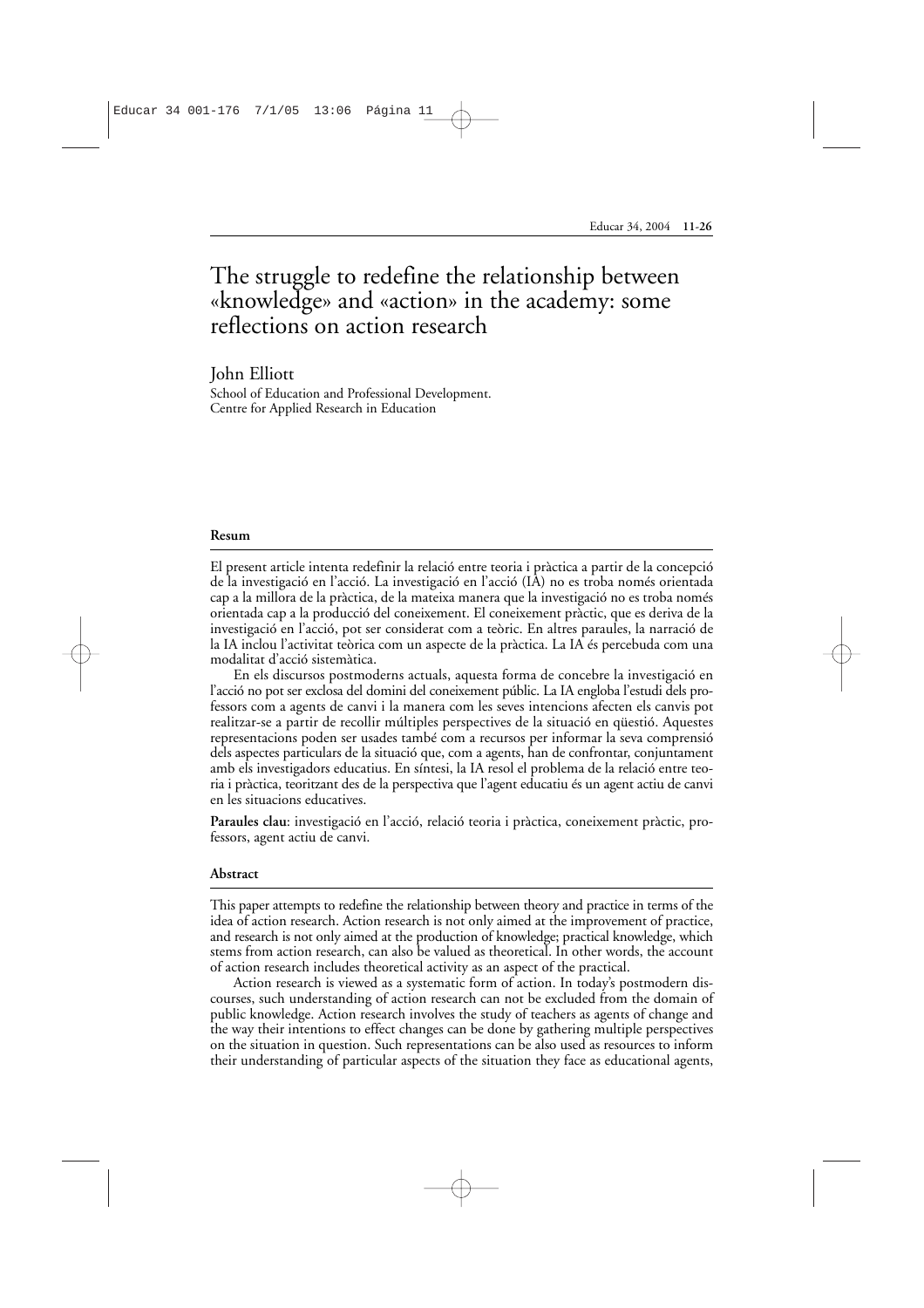together with educational researchers. In sum, action research resolves the theory-practice problem by theorising from the standpoint of the educational agent as an active agent in changing educational situations.

**Key words:** action research, theory-practice problem, practical knowledge, teachers, active agent, changing educational situations.

#### **Resumen**

El presente artículo trata de redefinir la relación entre teoría y práctica a partir de la concepción de la investigación en la acción. La investigación en la acción (IA) no se halla sólo orientada hacia la mejora de la práctica, del mismo modo que la investigación no se halla sólo orientada a la producción del conocimiento. El conocimiento práctico, que se deriva de la investigación en la acción, puede ser considerado como teórico. En otras palabras, la narración de la IA incluye la actividad teórica como un aspecto de la práctica.

La IA es percibida como una modalidad de acción sistemática. En los discursos posmodernos actuales, esta forma de concebir la investigación en la acción no puede ser excluida del dominio del conocimiento público. La IA engloba el estudio de los profesores como agentes de cambio y el modo como sus intenciones afectan a los cambios puede realizarse a partir de recoger múltiples perspectivas de la situación en cuestión. Tales representaciones pueden ser usadas también como recursos para informar su comprensión de los aspectos particulares de la situación que, como agentes, deben confrontar, conjuntamente con los investigadores educativos. En síntesis, la IA resuelve el problema de la relación entre teoría y práctica teorizando desde la perspectiva de que el agente educativo es un agente activo de cambio en las situaciones educativas.

**Palabras clave**: investigación en la acción, relación teoría y práctica, conocimiento práctico, profesores, agente activo de cambio.

#### **Summary**

The poststructuralist challenge and the theory-practice relationship Hannah Arendt and the philosophy of action

Theorising from the standpoint of action Concluding remarks References

Action-research might be defined as «the Study of a social situation with a view to improving the quality of action within it». (Elliott 1991, p. 69)

This definition appeared in my book *Action Research for Educational Change* (1991) and is widely cited in books and papers on action research. Rather than feeling pleased about this, I find myself annoyed and irritated. Why? Because I feel that the authors neglect my attempts to redefine the relationship between theory and practice in terms of the idea of action research. At times they appear to be using my definition to place a tight boundary between action research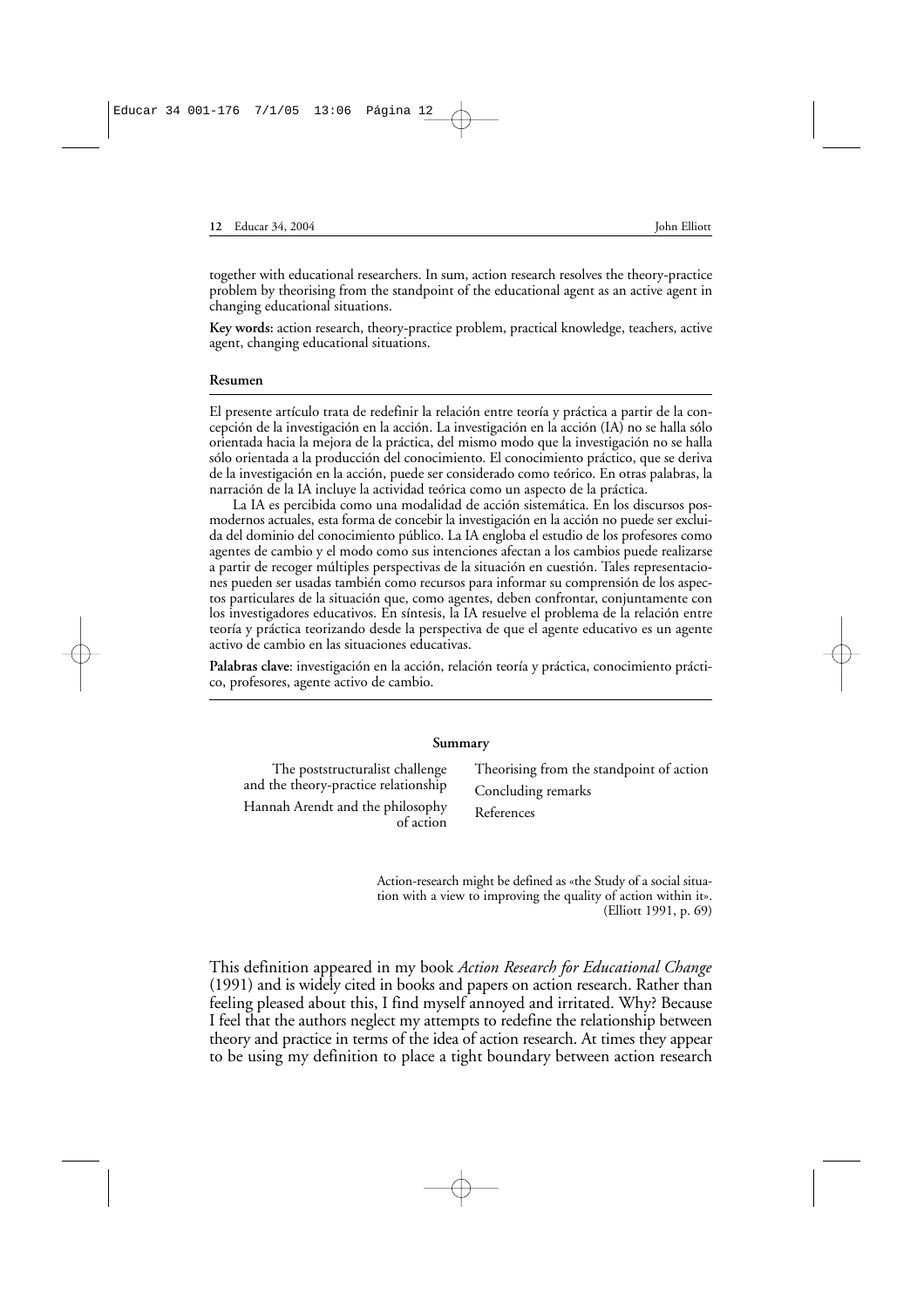aimed at the improvement of practice and research aimed at the construction of theory. The drawing of such a tight boundary is often based on the assumption that the practical knowledge which stems from action research is nontheoretical in character because its value is entirely instrumental to the task of improving practice as a means to an end. Such an assumption implies that the pursuit of practical knowledge through action research is for the sake of practical goals that can be defined independently and in advance of the action research process, whereas research aimed at the construction of theory is the pursuit of knowledge for its own sake. Conceived in such instrumental terms, practical knowledge has no value in itself, and is set against theoretical knowledge regarded by those who pursue it as valuable in itself. My own work was being selectively appropriated to legitimate a conception of action research which privileged practice over theory, whereas I had seen it as an attempt to redefine the relationship between theory and practice in a way which dissolved the dualism.

In the late '90s, I directed a study of action research carried out in the context of post-graduate courses for teachers within the UK, and discovered that it was predominantly conceived inside academic institutions as the production of instrumental knowledge aimed at underpinning improvements in practice in schools and other educational organisations (see Elliott, MacLure & Sarland, 1996).

One obstacle to dissolving the dualism between theory and practice is the idea of a 'theory' as a generalisable representation of events and occurrences. From such a standpoint, theory generation implies a large-scale study of samples and the exclusion of small-scale studies of particular events and situations. Hence my definition of action research as '*the study of a social situation with a view to improving the quality of action within it*' will be read as an account of a form of small-scale research carried out in particular settings, such as a single classroom or a school, with a view to generating a highly particularised and therefore non-theoretical representation of action.

Earlier in my book *Action Research for Educational Change*, I am more explicit about the relationship between the practical aim of action research and the production of knowledge.

The fundamental aim of action research is to improve practice rather than to produce knowledge. The production and utilisation of knowledge is subordinate to, and conditioned by, this fundamental aim. (p. 49)

As I shall explain more fully later, I was trying to signify *the primacy of the practical standpoint* as a context for knowledge generation. I was saying that in the process of action research the intention to produce knowledge cannot be separated from the intention to improve practice. However, I see now that my words can be read as *a privileging of practice over theory*. Just as to privilege theory over practice implies the exclusion of the practical standpoint, so to privilege practice over theory excludes the theoretical standpoint.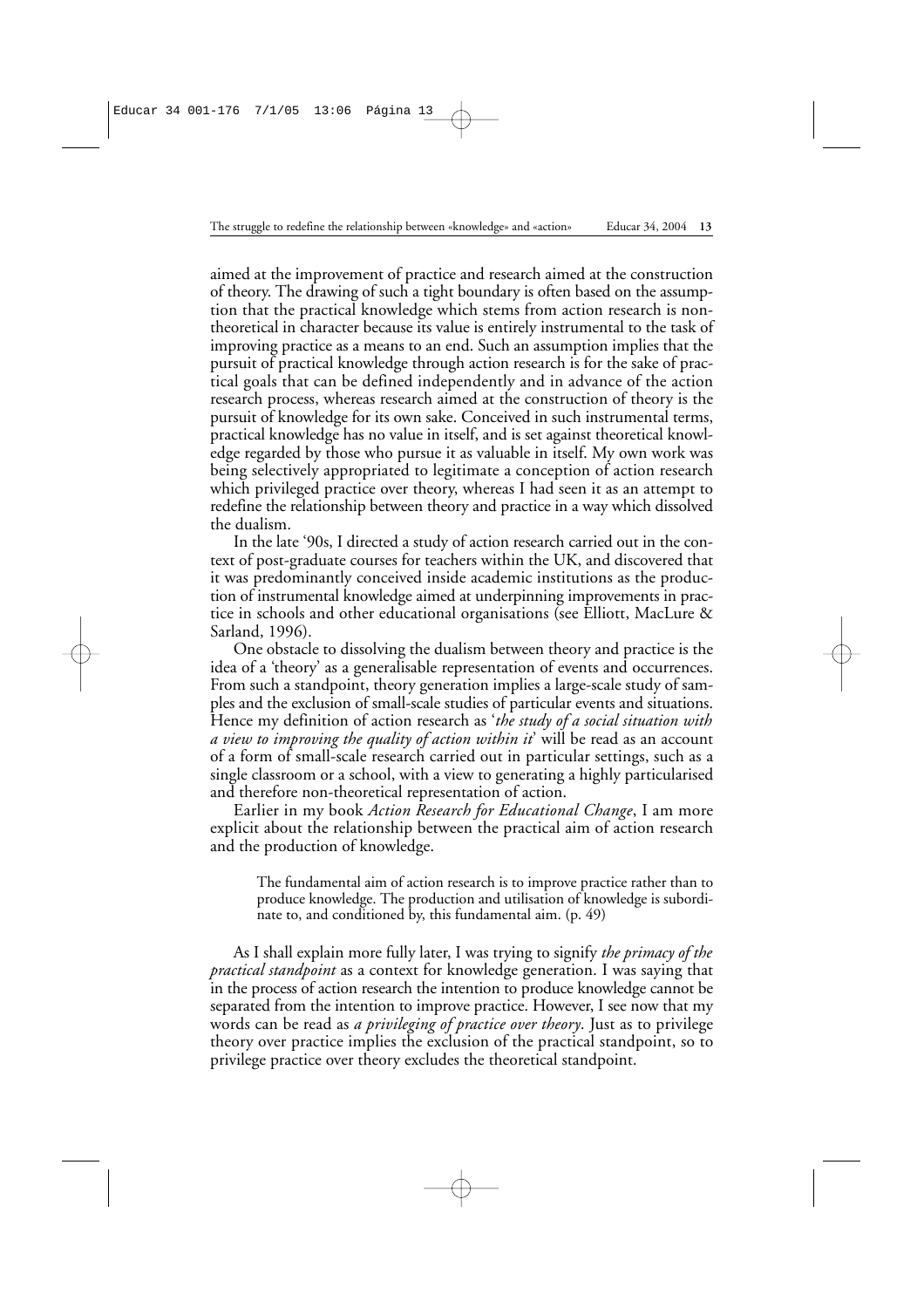Research that privileges practice over theory does not dissolve the theorypractice dualism by linking theory to practice. It simply excludes the theoretical standpoint. In doing so, it is shaped by the same assumptions which shape forms of educational research that privilege theory over practice; namely, that «theory» consists of generalisable representations of events, and is generated by activities that in themselves are dissociated from the practical intentions of human agents. In failing to challenge these assumptions, much of what counts as action research in the field of education fails to dissolve the dualism between theory and practice. It simply sets up a tension inside the academy with those forms of educational research that privilege 'theory'. Educational action research is pitted against educational science, and as such confined to a lowly status in the academic hierarchy of knowledge as a minor «sub-discipline» in the field of educational research.

The shared assumptions outlined above positively shape the conduct of educational science whereas they negatively shape the conduct of educational action research. They effectively exclude action research from the domain of public knowledge and confine it to the domain of private knowledge. In terms of these assumptions, public knowledge is defined from a standpoint which privileges theory over practices. From this standpoint, what counts as public knowledge is determined by considerations concerning the validity and truth of theoretical propositions rather than considerations concerning their practical usefulness. The latter may be important to address but they are extrinsic to the activities of knowledge production. In the UK, educational researchers are being asked to address the relevance of their research to potential users before they design it, and to play a more active role in disseminating their findings to the public. Although researchers may regard such considerations as important they are viewed as quite distinct from methodological considerations about the conduct of the research itself.

What counts as public knowledge generally determines what gets published. Academics who wish to support action research with teachers and other professional practitioners (eg nurses and social workers) tend in the main to publish accounts of the research process and methodology. The knowledge outcomes are often not deemed to be of sufficient status to report and find acceptance in prestigious academic publications. Academic action researchers tend to find themselves marginal players in the educational research establishment. Most of them go along with this. They compensate by identifying with communities of practitioners and may acquire the status of 'big fish' in the small action research pool inside the academy, but they leave the domain of educational research essentially intact and unchallenged.

Currently the most influential challenge to this domain inside the academy is stemming from the ideas of poststructuralist thinkers like Derrida, Lacan, Lyotard and Foucault (see Belsey, 2002). From the perspective of poststructuralist educational researchers, such as Stronach and MacLure (1997), inasmuch as the idea of action research privileges practice over theory it is trapped in the patterns of dualistic thinking that characterise the western tradition of enlight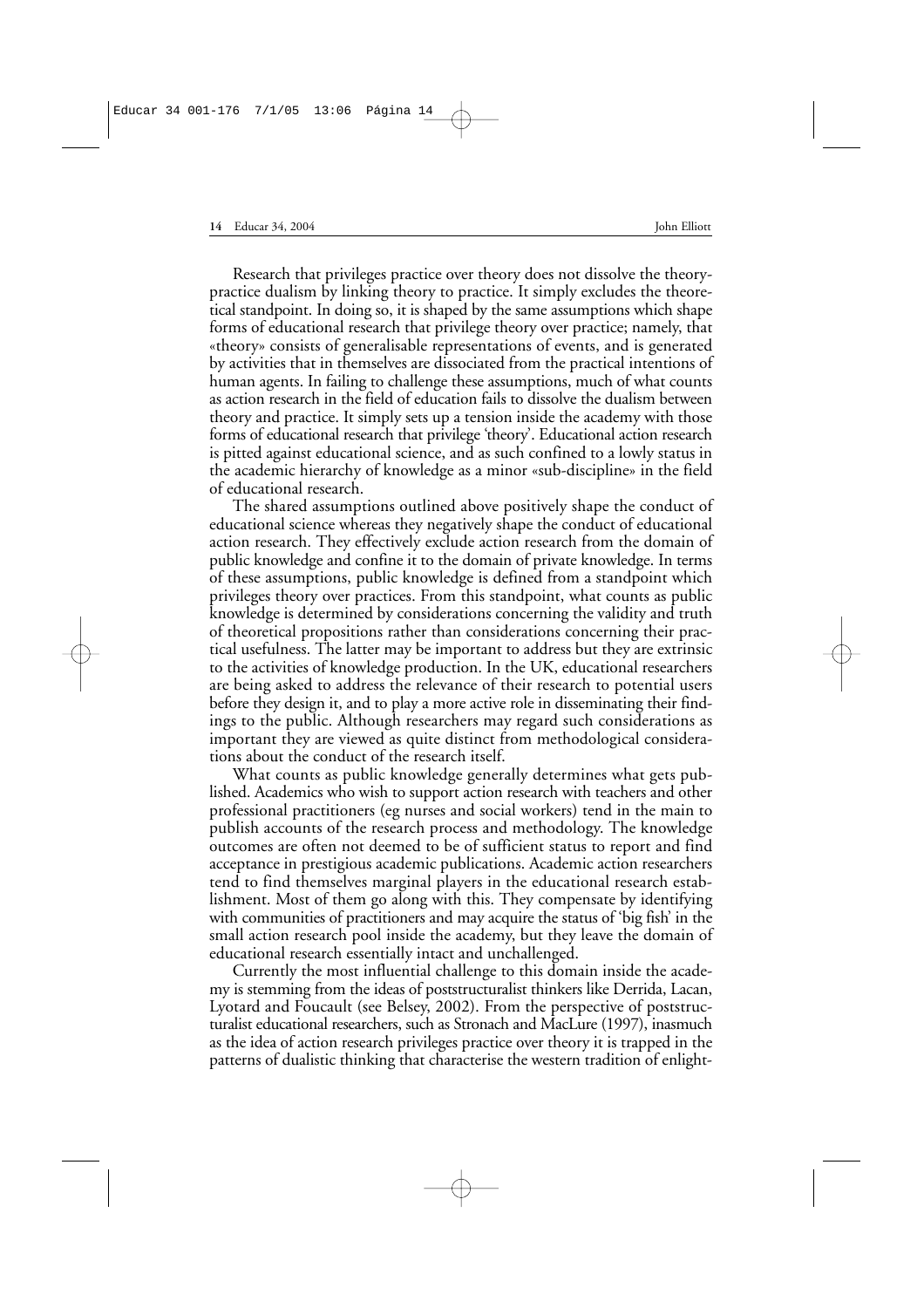enment thought established by the philosophy of Descartes. For example, MacLure (1995) has applied the poststructuralist methodology of «deconstruction» to the texts created by action researchers in the field of education. I will now examine the poststructuralist challenge to enlightenment thinking with a view to asking what its implications are for the theory-practice problem and the idea of action research as a resolution of this problem.

# **The poststructuralist challenge and the theory-practice relationship**

It is often assumed that theorising is a mental activity and action a physical activity. In this mind-body dualism resides the problem of theory and practice. From a theoretical standpoint the «self» is a thinking subject that construes the world as an object of contemplation rather than an object of change. Descartes' *Cogito ergo sum* (see 1968) established «the self» as a substance whose essence is thinking and therefore the primacy of the theoretical over the practical standpoint. From the standpoint of the «Cogito», reasons for action have their source outside the context of the practical affairs of everyday life in the contemplative knowledge of the «thinking subject». Such knowledge can therefore be applied to practice but not derived from it. The «Cogito» has defined the relationship between theory and practice in the western enlightenment tradition and shaped the process of knowledge production within the academy. In doing so it challenged traditional authority on matters of belief and constituted a declaration of independence. As the Scottish philosopher John Macmurray (1957, p. 75) explained, if to think is my essential nature then «I have the right and the duty to think for myself, and to refuse to accept any authority other than my own reason as a guarantor of truth.» This logic was radically challenged by Macmurray himself as well as by the poststructuralist and postmodern thinkers on the European continent during the latter half of the 20th Century.

Poststructuralist thinkers elaborated on the work of Saussure (1916, trans 1974) and brought the idea of the substantial self whose essence is thinking into question, and along with it the idea of reason as a guarantor of truth. According to Saussure, 'meanings' such as theories about the world do not originate from a «thinking self». The latter is a product of the meanings individuals learn from their culture, and that originate in its symbolic systems or discourses. The words and other symbols that make up a language do not refer to meanings that exist outside the language itself. They neither represent an objective order of things in the world or the ideas of a thinker that exists independently of their use within the culture. Meaning resides in the sign, not beyond it. It is differential rather than referential (see Belsey, 2002, p. 10) in the sense that it is culturally differentiated and has no existence beyond the words and symbols that signify it.

Poststructuralist thought deconstructed a conception of theoretical knowledge as the product of a thinking subject, construed as the «essential self», contemplating independently existing objects in the external world. If the think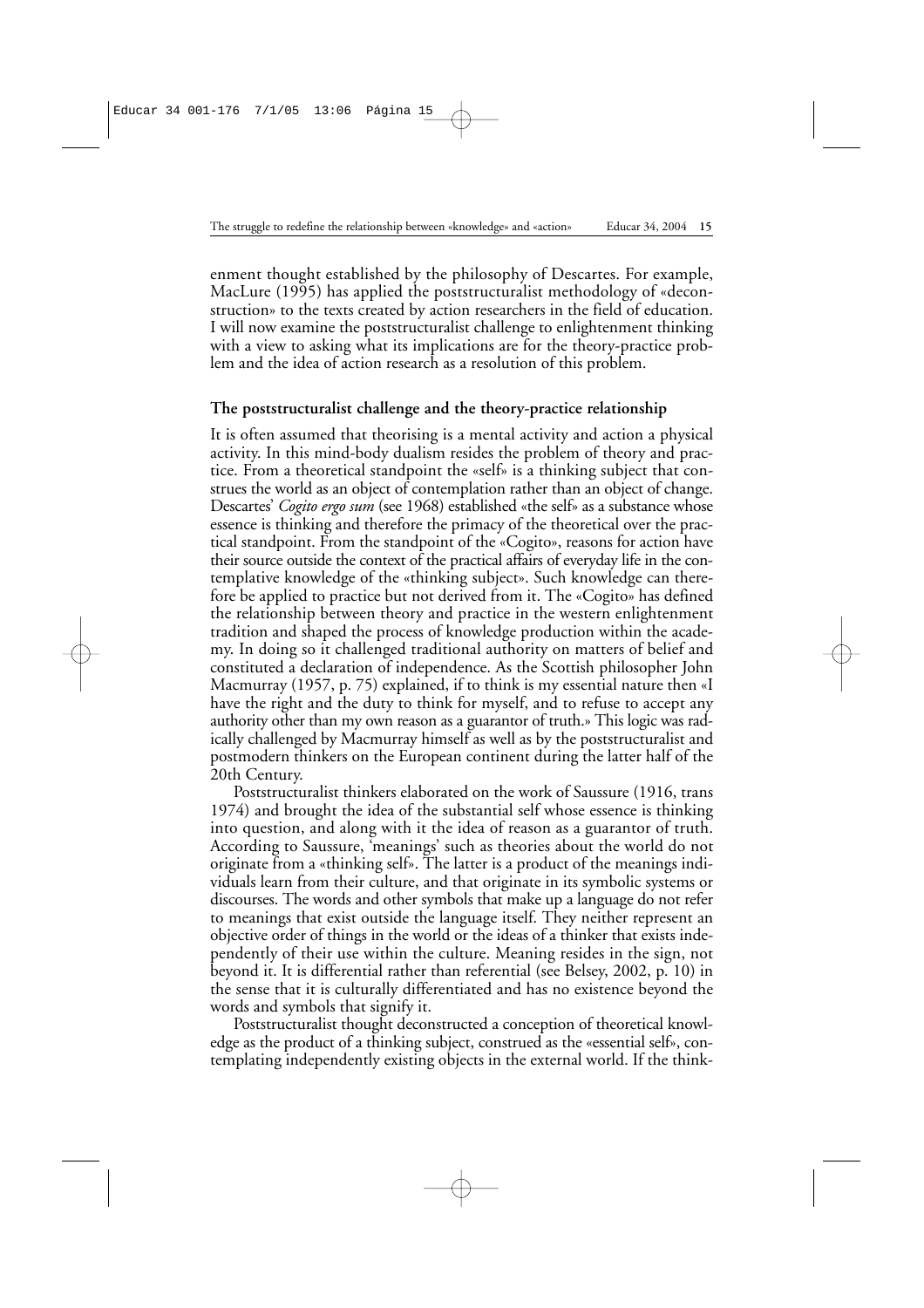ing subject is the effect of learning the trajectories of meaning embedded in the symbolic systems of the culture, then it does not exist as an unconditioned consciousness. The subject is decentered as the origin of thought. It thinks only what it is permitted to think within the culture it is conditioned by. The world it «knows» is therefore a culturally differentiated one rather than an objective world that exists independently of the knower. One cannot even talk intelligibly of the decentered subject possessing *personal knowledge* for this presupposes a culturally unconditioned consciousness of «self». If the objects of knowledge are culturally differentiated and the knower is the effect of culture, then individuals are not in a position to construct purely personal knowledge. What they believe is always what their culture permits. Poststructuralism, through its method of deconstruction, dissolves the binary opposition enshrined in Descartes' *Cogito* between «the knowing subject in here and the objects of its knowledge out there» (see Belsey, 2000, p. 72-73).

Foucault in particular pointed out the implications of this decentered vision of the subject for the way power operates in society (see 1979a & 1979b). Learning and maintaining the ways of thinking about the world differentiated by the culture, its theoretical and normative discourses, involves submission to the authorities responsible for their transmission and maintenance. For Foucault all social relations connecting the individual to social institutions are relations of power. Power is not a thing some individuals have and others do not, that can be gained or lost. Rather it defines the relation between all individuals and their culture, including those authorities who are responsible for the transmission and maintenance of that culture. The latter exert power in their relations with others by virtue of their own compliance to the culturally differentiated meanings circulating within the society. According to Foucault, this relational conception of power implies the possibility of resistance. Individuals can always refuse to conform, although usually at a price, and create *reverse discourses* to maintain their resistance to the dominant ones operating in the society. Power relations are a site of struggle and conflict. One might indeed interpret the action research movement in such Foucaultian terms as a reverse discourse of resistance to the prevailing discourse of research in the academy; namely one which privileges theoretical knowledge over practice.

From the poststructuralist perspective, «theories» are not a rational foundation for ordering practical affairs. In learning to apply them to our practices, we are not grounding those practices in objective truths about the objects of our experience, but securing their compliance with culturally differentiated systems of meaning that tell us what to think about what we are doing. Theoretical discourses, understood as systems of culturally differentiated meanings circulating in society, constitute resources for exerting epistemic sovereignty over our practical thinking. The increasingly policy-driven «evidence-based practice» movement in the UK (see Hargreaves, 1997) that holds professional practitioners (eg doctors, nurses, social workers and teachers) accountable for the extent to which they ground their practices in research evidence, is an attempt by the state to get them to base their practical judge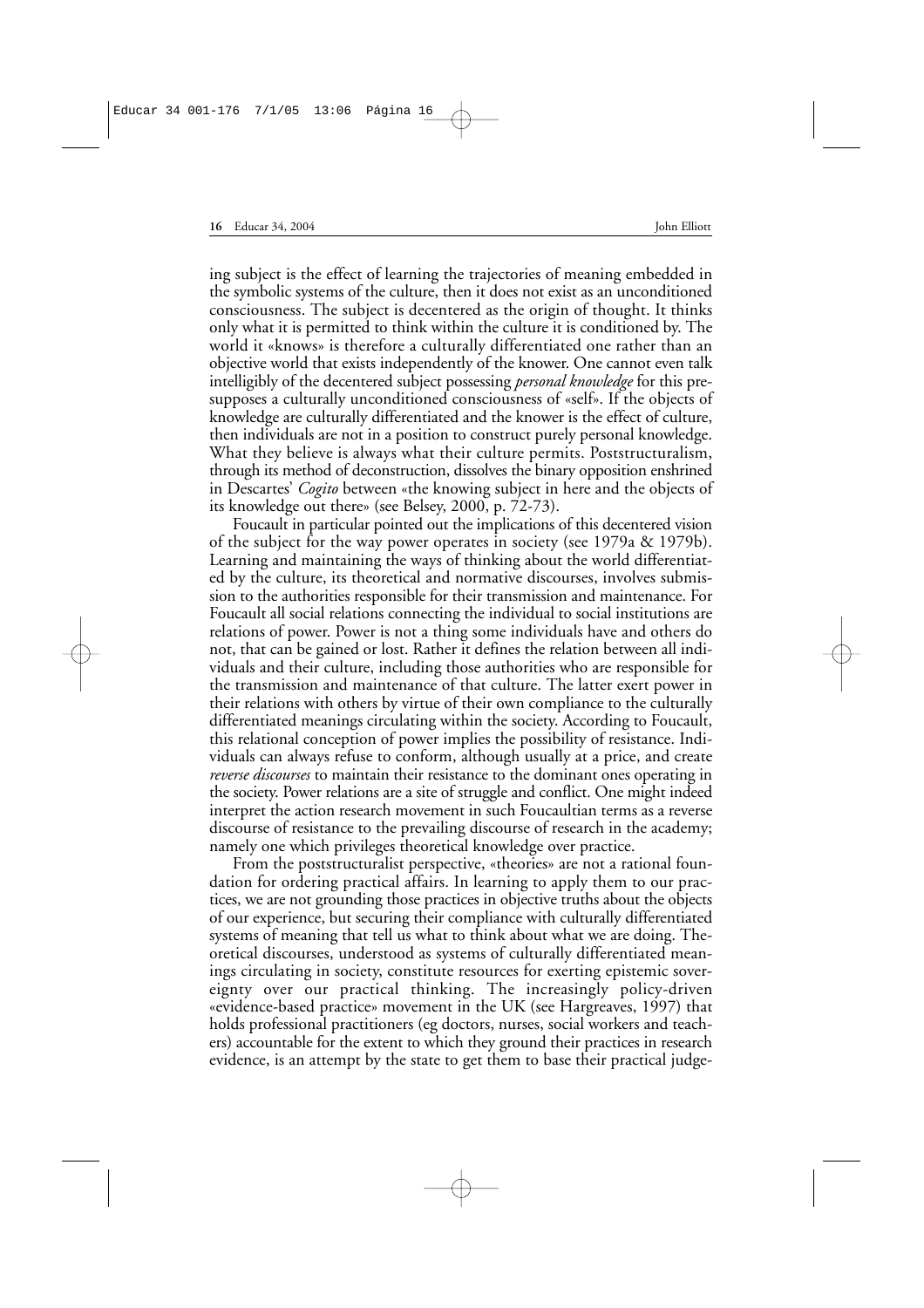of fostering rational practices. If, in applying theory to practice, social practitioners such as teachers are managing their own compliance with culturally determined systems of meaning, how are we to understand the practices shaped by this process? Descartes' 'Cogito' assumes a sharp division between mind and body. Whereas the thinking and reasoning mind is the essence of the self, the body is simply an organism it possesses (see Belsey, 2000, p. 66). When left to respond to its environment on the basis of its own physiological make-up, the movements of the body are entirely independent of the reasoning activities of the mind. However, the thinking and reasoning mind can exert a measure of control over the physical movements of the body as a means of achieving practical ends that transcend the survival needs of the organism. From the standpoint of the «Cogito», the physical movements of the body (behaviour) are transformed into the practices of a human agent (actions) by the capacity of the mind to impose some form of rational order on them. The poststructuralist challenge to the «Cogito» nullifies this account of social practices as the effect of rational human agents on the movements of the body and construes social practices as reactions on the part of the human organisms to stimuli in the cultural environment, motivated by their survival needs. Such reactions will involve consciousness but it will take a different form from consciousness conceived in terms of an agent having reasons for action. As Macmurray (1957, p. 167) points out, conscious reactions to environmental stimuli stem from motives connected to the organisms survival needs, rather than reasons for action. The initiative for such behaviour lies with the stimulus as opposed to a human agent, whereas the initiative for action lies with an agent who determines it in the light of their knowledge. From the perspective of poststructuralist theory, social practices are conceived in terms of adaptive responses on the part of human organisms to cultural stimuli rather than in terms of self-initiated actions. Viewed in such terms, the activity of applying theory to practice depicts not so much the process by which human agents rationally determine their actions in the world, as the process by which human organisms consciously adapt their behaviour in response to cultural stimuli.

The poststructuralist challenge, as I have argued, acknowledges the possibility of resistance to the cultural conditioning it depicts. Human beings can inhibit the tendency to adapt to their cultural environment in the required ways but only at the risk of their survival. They can transgress and disrupt hegemonic discourses and even establish *reverse discourses*. However, might such resistances be simply interpreted as negative reactions to cultural stimuli —failures on the part of certain human organisms to adapt appropriately to the prevailing hegemonic discourses within the cultural environment— rather than forming a basis for free action? I shall return to this question a little later.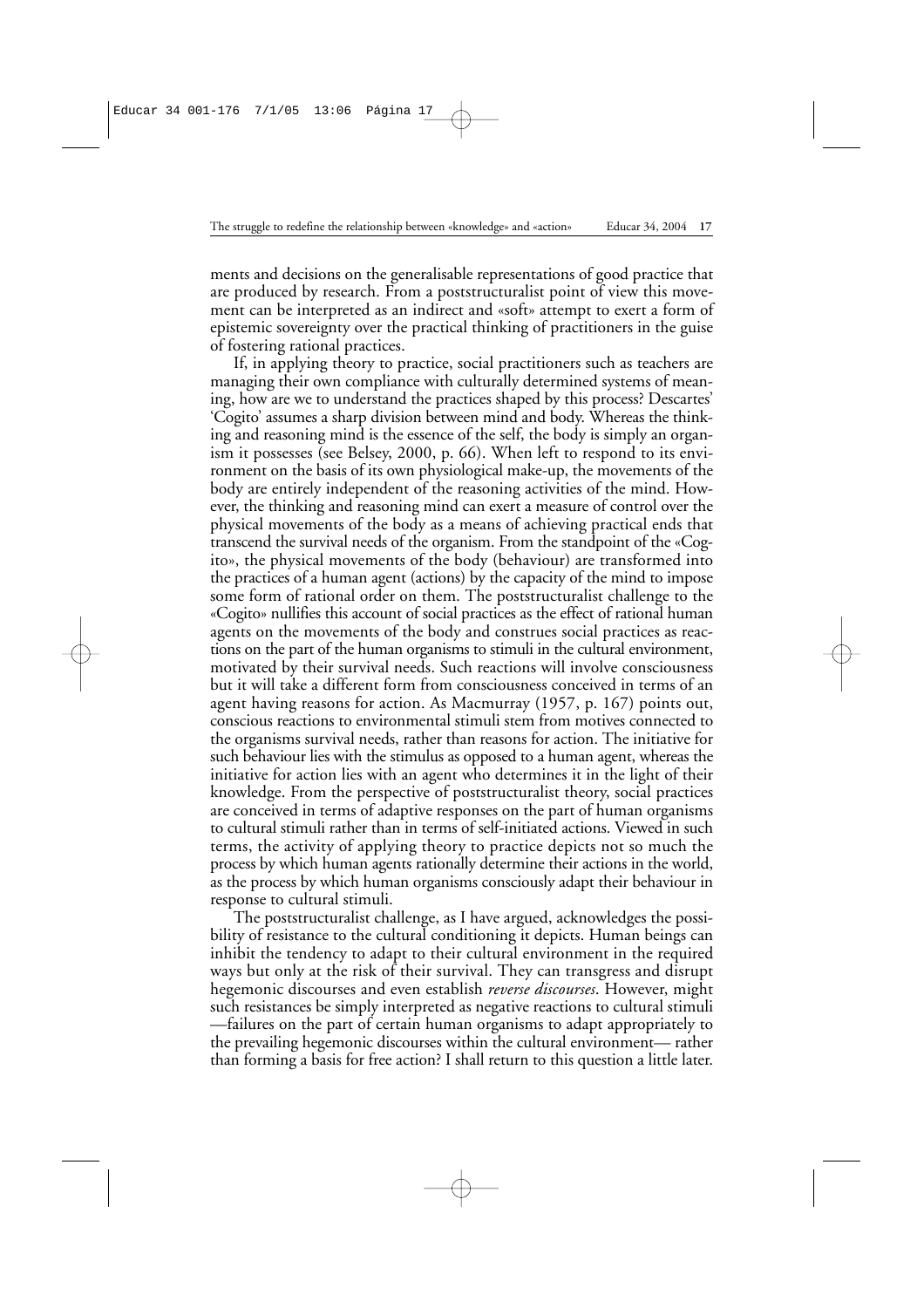### **Hannah Arendt and the philosophy of action**

It is interesting to look at the view of social practice implicit in postmodern deconstructions of the prevailing discourses in western societies in the light of Hannah Arendt's account of the *The Human Condition* (1958). As Canovan (1974, p. 54) points out, Arendt focuses her philosophy on describing and evaluating the various forms of human activity, rather than focusing, like most western philosophers have done, on evaluating the products of human thought. Human activity she claimed had not been sufficiently thought about and «its modes not clearly articulated» (Canovan, p. 54). I would argue that such philosophical neglect also extends to poststructuralist thinkers. Their deconstructions of western enlightenment thought appear to leave us with a view of social practices as forms of cultural conditioning, but they are less than clear about the extent to which alternative modes of activity are possible.

Arendt distinguishes three basic modes of human activity: *Labour, Work and Action.* «Labour» is activity dictated by what is required to sustain life. It is basically life lived under the domination of biological necessity, although Arendt reluctantly acknowledges that in the modern world what is experienced as necessary to sustain life has been extended to cover the consumption of material goods that go beyond the basic necessities of living (see Coulter, 2002, p. 195). Activities of labour involve endless repetition. They are not directed to some end determined by an agent. They focus on means rather than ends. If labour has an 'end' it is simply the perpetuation of life, the successful adaptation of human organisms to their environment, in an endless cycle. The poststructuralist perspective on social practices in western societies appears to render them predominantly activities of «Labour» in the Arendtian sense of this term.

«Work», according to Arendt, involves the creation of enduring objects or artefacts for use rather than consumption to satisfy basic needs (see Canovan, 1974, p. 56 & Coulter, 2002, p. 197). Unlike 'Labour' such activities have a beginning and a finite ending consciously determined by the workers themselves. Moreover, workers deploy their particular talents and abilities to create their «works». «Work», in the Arendtian sense of the term, calls forth the generative capacities of human beings and, in doing so, as Canavan (1974, p. 56) points out, «is characteristically human as labour is not». From an Arendtian perspective theories or ideas can be regarded as the products of human work. They form part of a cultural environment that human beings create for themselves. Once created, cultural artefacts like theories and ideas stand over and against human beings to define their world. Poststructuralist theory only leaves space for conceiving culture as that which stands over and against human beings. From this point of view «the self» is an effect rather than an originator of culture. In destroying «the self» conceived as a thinking subject passively mirroring an objective world from a contemplative standpoint, poststructuralist theory has difficulty in conceiving of any location for 'the self' other than as an effect of culture. By focusing on human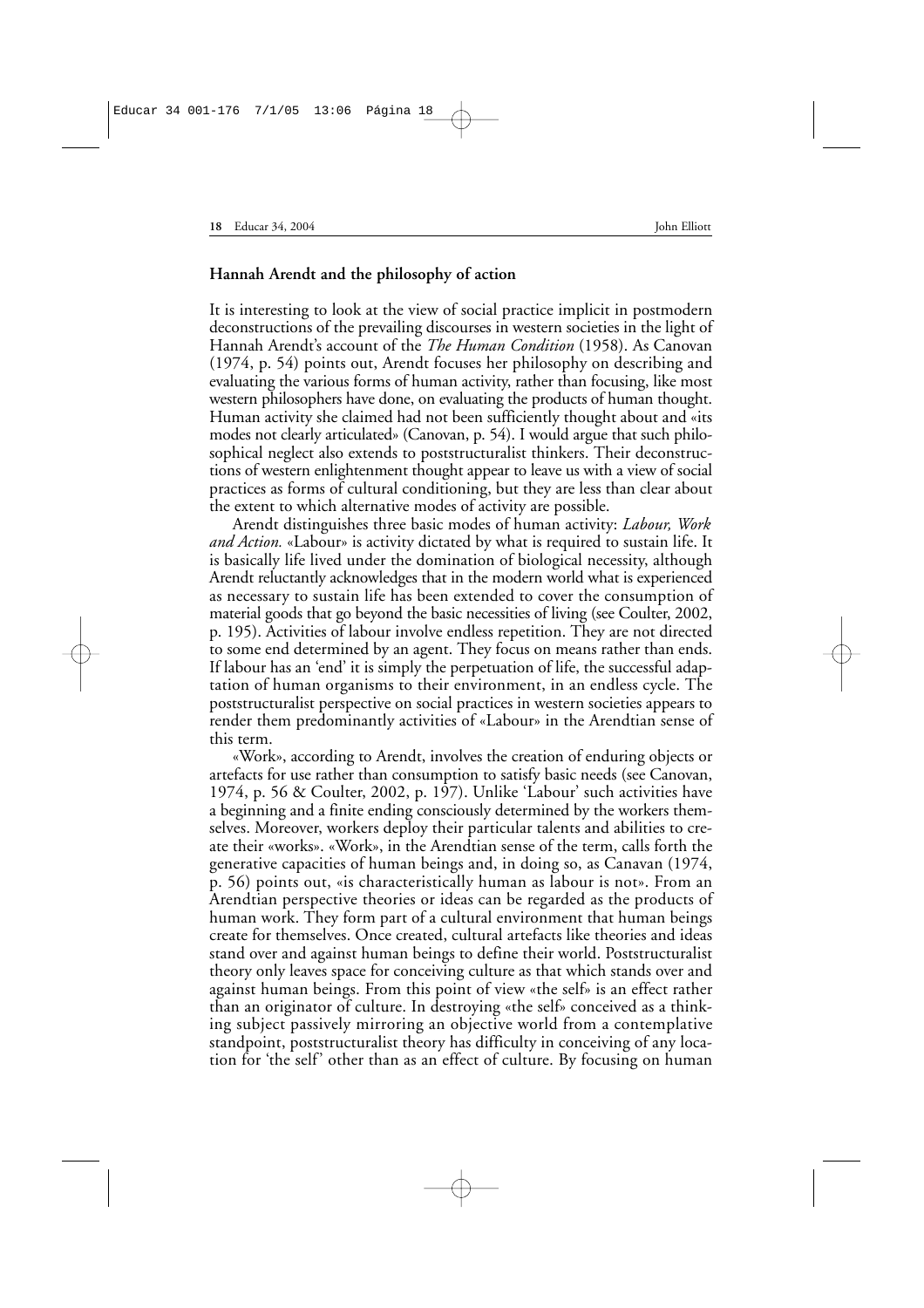activity and its distinct modes, rather than thinking as such, Arendt is able to explore alternative locations for «the self» to those of the purely intellectual standpoint and that of an organism reacting to an environment that is set over and against it.

Arendt's third mode of human activity is that of «action», a category she deploys to vindicate her belief in human freedom (see Canovan, 1974, p. 58; Coulter, 2002, p. 198-203). 'Action' involves initiating change in a social situation to bring about something new in the web of social relationships that constitute it. The consequences of «action» for the agent and those effected by them, where they will lead, cannot be entirely foreseen in advance. «Action» therefore becomes a matter of continuous negotiation with others through the construction in process of 'transient accounts' as it unfolds in the process. The full story of «action» can only be pieced together after the event.

Since for Arendt «action» is inextricably linked to communication with others considered as equals, it occurs in public rather than private space, which she regards as the realm of freedom. In this sense it is intrinsically «political», and is not to be confused with the political organisations human beings establish for the purpose of perpetuating their natural biological needs. The sphere of «action» transcends the hierarchical or sovereign relation between governments and their subjects (Canovan, 1974, p. 68).

In the activity of «labour», human beings are bound by biological necessities and therefore do not engage in them freely. Even in the activity of «work» their freedom is restricted by the object it aims to create. It is only in «action» —an activity that changes a human situation by initiating something new that human beings experience unconstrained freedom. This is because in «action», in exercising agency to effect change, human beings reveal their unique individuality to themselves and others. This is not «a self» that they are aware of prior to acting. Human beings learn who they are from their 'actions' in the human world (see Canovan, 1974, p. 59). From an Arendtian perspective «the self» is located in its «actions» and the experience of agency which accompanies them.

Since for Arendt «action» is always carried out in the company of others conceived as free and equal individuals it possesses the twin qualities of *plurality* and *natality.* In «action» the agent takes into account the unique points of view that others hold towards the situation in question. This is not the same as acting on the basis of a negotiated consensus. In «action» the agent reveals his or her own distinctive view of the situation, but it is developed in communication with others and accommodates or 'invoices' (my term) their own distinctive outlooks. It is in this sense that Arendt regards 'action' as plural. The more an agent accommodates the plural voices of others, the more his or her activity constitutes «action». The concept of *natality* as a quality of action is used by Arendt to contrast 'action' with mere role governed behaviour. In 'action' conditions are created that enable the agent and others to reveal their individuality and uniqueness by starting something new and, in doing so, to transcend what is merely required of them in their roles in life. If «action» has an aim,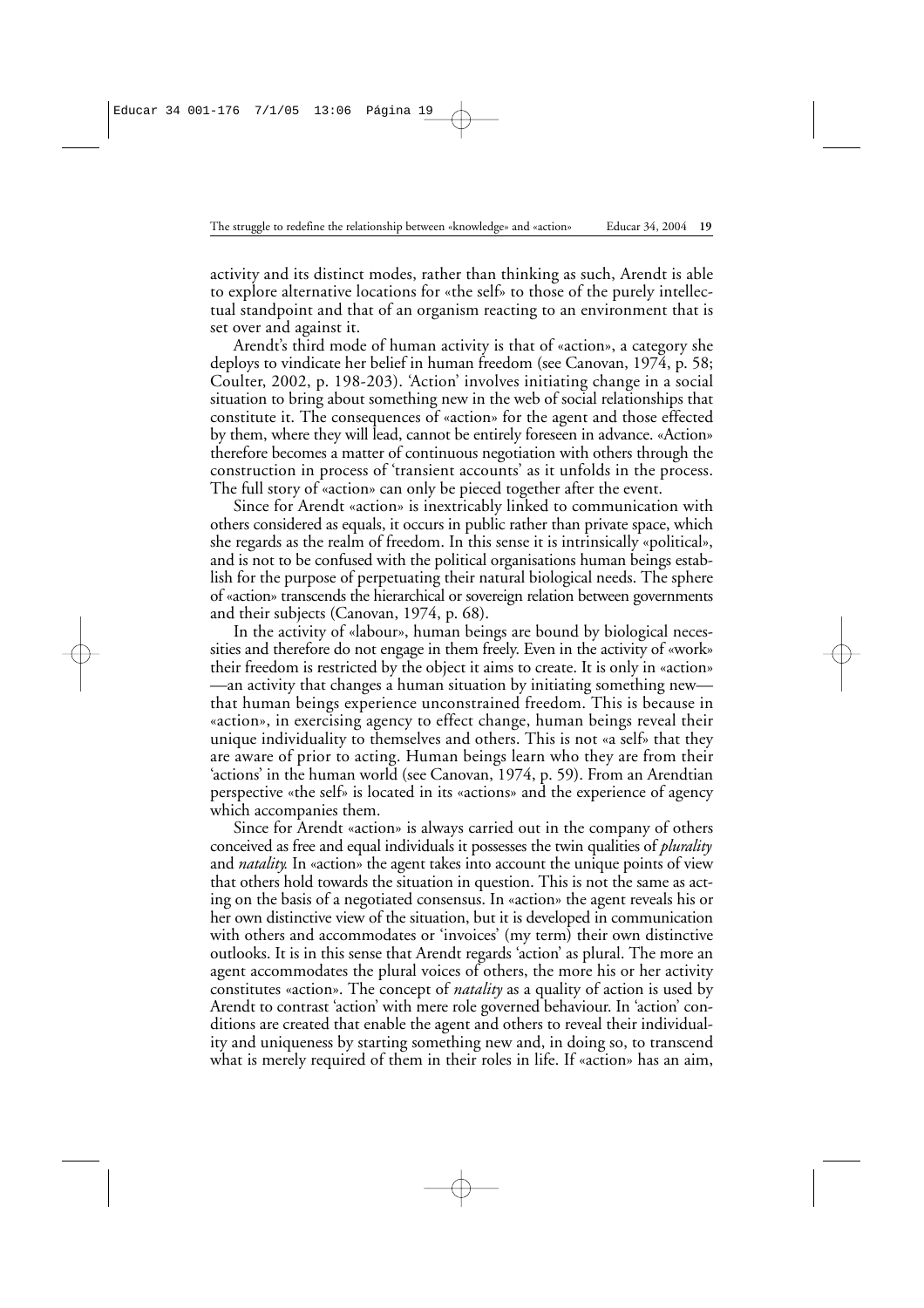it is to enlarge the space in which human beings can relate to each other as unique individuals in the situation. Such an aim is not the intention to produce an outcome or result, but a value built into the process of action itself.

In articulating these distinctive modes of human activities Arendt perhaps achieves what poststructuralist theory fails to; namely, an alternative social location to the «Cogito» for the existence of «the self», other than as a mere effect of culture. For Arendt «the self» only exists in 'action'. However, one might argue that the possibility of 'action' in her sense of the term is what Foucault alludes to when he talks about *resistance* and the *struggle of power*, and indeed what Derrida (1995) is attempting to articulate when exploring the possibility of an *ethics of deconstruction* in his later work (see Belsey, 2002, p. 90). The fact that we live in a culturally differentiated world does not exonerate us, Derrida argues, from the responsibility to acknowledge this in the way we live. Such an acknowledgement may leave no certain foundations for living, but it does leave what he calls 'messianicity', not the hope of realising some utopean or fixed vision of the future but of a different future (see Belsey, p. 91). Within such a postmodern 'acknowledgement' of the possibility of *new beginnings* for human beings lies the «seeds» of an Arendtian view of «action» and «the self» as agent.

I am struck by the parallels between Arendt's account of action and my own account of 'educational action research'. Interestingly Coulter (2002, p. 189-206), drawing on Arendt's categories, finds few examples of «action» research reported in his review of papers published in the Educational Action Research Journal compared with «labour» and «work» research.

I have always stressed the importance of viewing «education» as an activity directed by process values rather than objectives which refer to extrinsic outcomes of the activity. Also I have attempted to locate action research in the context of teachers' attempts to effect changes in the conditions governing life in classrooms and schools for themselves and their students. Again, in researching educational practice to effect change I have argued that teachers and their collaborators should gather multiple perspectives on the situation in question from their colleagues, students and even parents in the form of *triangulation data.* Finally, the value Arendt places on «action» in particular human situations, as the context in which human beings realise their freedom and dignity, makes her sceptical about the value of sociological theory couched in the form of generalisable representations of events. She views such 'representations' as potential devices for social control and centralising power within the state. I have argued, consistently with Arendt's position, that action researchers may use such 'representations' as resources to inform their understanding of particular aspects of the situation they face as agents of change, but they should not treat them as «law-like» generalisations which offer firm prescriptions for what to do. They need to be integrated into a more personal holistic understanding of the situation forged by the agents of change themselves in the course of 'action'. We may refer to such understanding as a *theory of the situation.*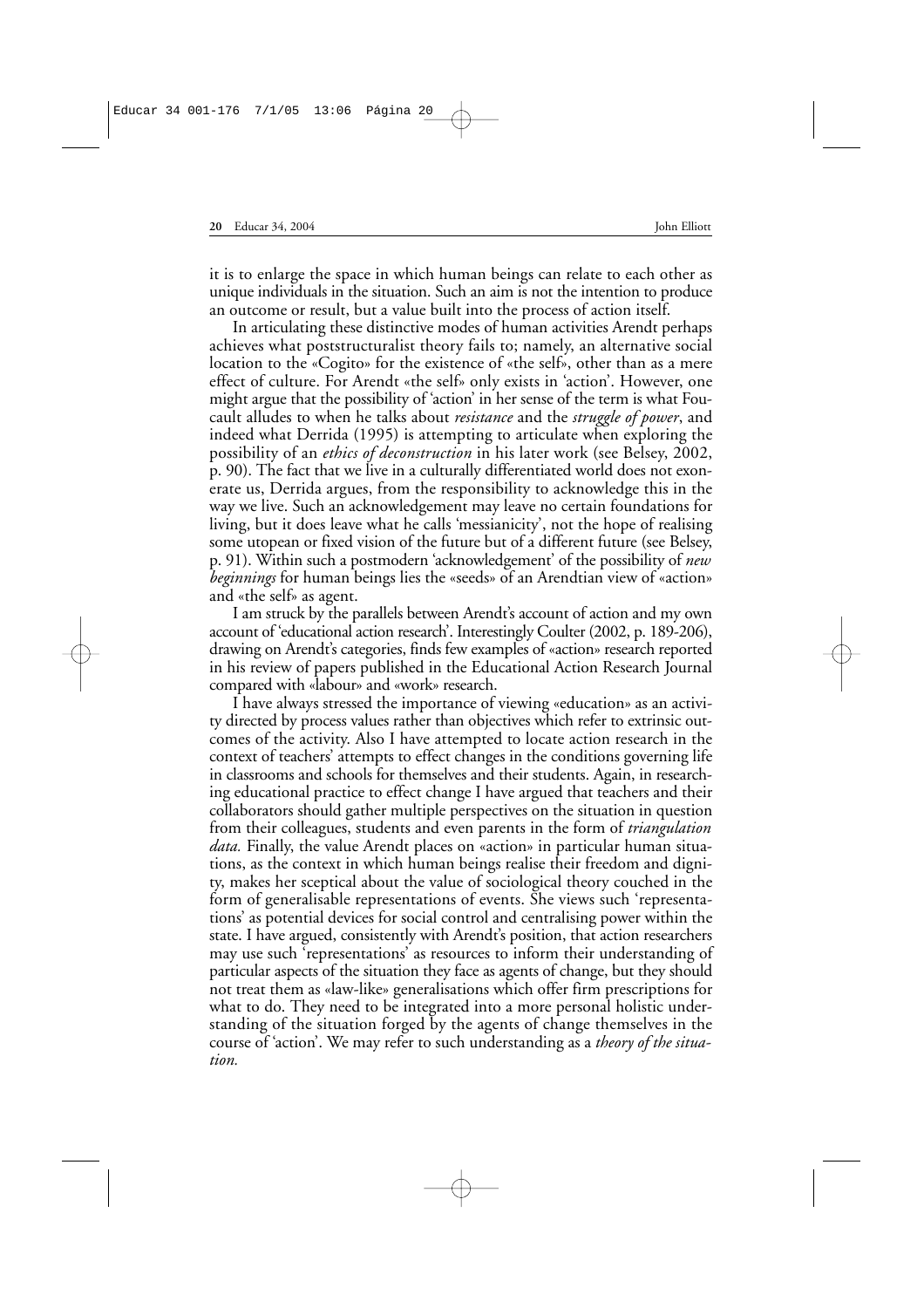It is to the articulation of such a conception of «theory», one that is largely hidden from the poststructuralist thinker's gaze, that I shall now turn in the next section. In doing so, I will draw heavily on John Macmurray's 'The Self as Agent' (1957). His standpoint on the location of 'the self' in action is remarkably consistent with Arendt's philosophy of action.

#### **Theorising from the standpoint of action**

In this section, I will argue that action research need not exclude the development of a theoretical representation of action, albeit a highly particularised one. One can provide a meaningful account of action research as a process of theorising about a practical situation. This will involve challenging the assumptions that the term «theory» exclusively refers to generalisable representations of events, which can only be produced under conditions that are dissociated from the intentions of agents to effect change in practical situations. In challenging these assumptions, I hope to demonstrate that improving the quality of action in such situations involves the development of theory. I have elsewhere tended to use the term 'situational understanding' (see Elliott 1993) to demarcate the theoretical outcomes of action research from theory construed as generalisable representations of events and occurrences.

My account of action research includes rather than excludes theoretical activity as an aspect of the practical. In doing so it dissolves the dualism between theory and practice. Few have articulated the position I shall argue for better than Macmurray. I will begin with the following extract from «The Self as Agent»:

Action —involves knowledge as its negative aspect. The carrying out of a practical intention therefore involves a development of knowledge —or if you will, a continuous modification in the representation of the Other— as its negative aspect. This indeed is the primary source of that knowledge which comes unsought with the growth of experience. (p. 179)

Here the use of the term 'negative' to refer to an aspect of action should not be construed as an undesirable characteristic to be excluded from action. For Macmurray, «Practical activity includes theoretical activity, of necessity in its constitution» (p. 180). The latter therefore is secondary to the primacy of practical activity and derivative from it. It is in this sense that it constitutes the negative aspect of action. This in no way implies that knowledge is simply instrumental to action that can be defined independently of it. Macmurray defines «action» as «a unity of movement and knowledge» (p. 128). Therefore, he argues, «Knowledge is that in my action which makes it an action and not a blind activity» (p. 129).

Donald Schon's idea of 'reflection-in-action' echoes Macmurray's account of *knowledge in action*, although his influential book 'The Reflective Practitioner' (1983) makes no reference to Macmurray's work. However, Macmur-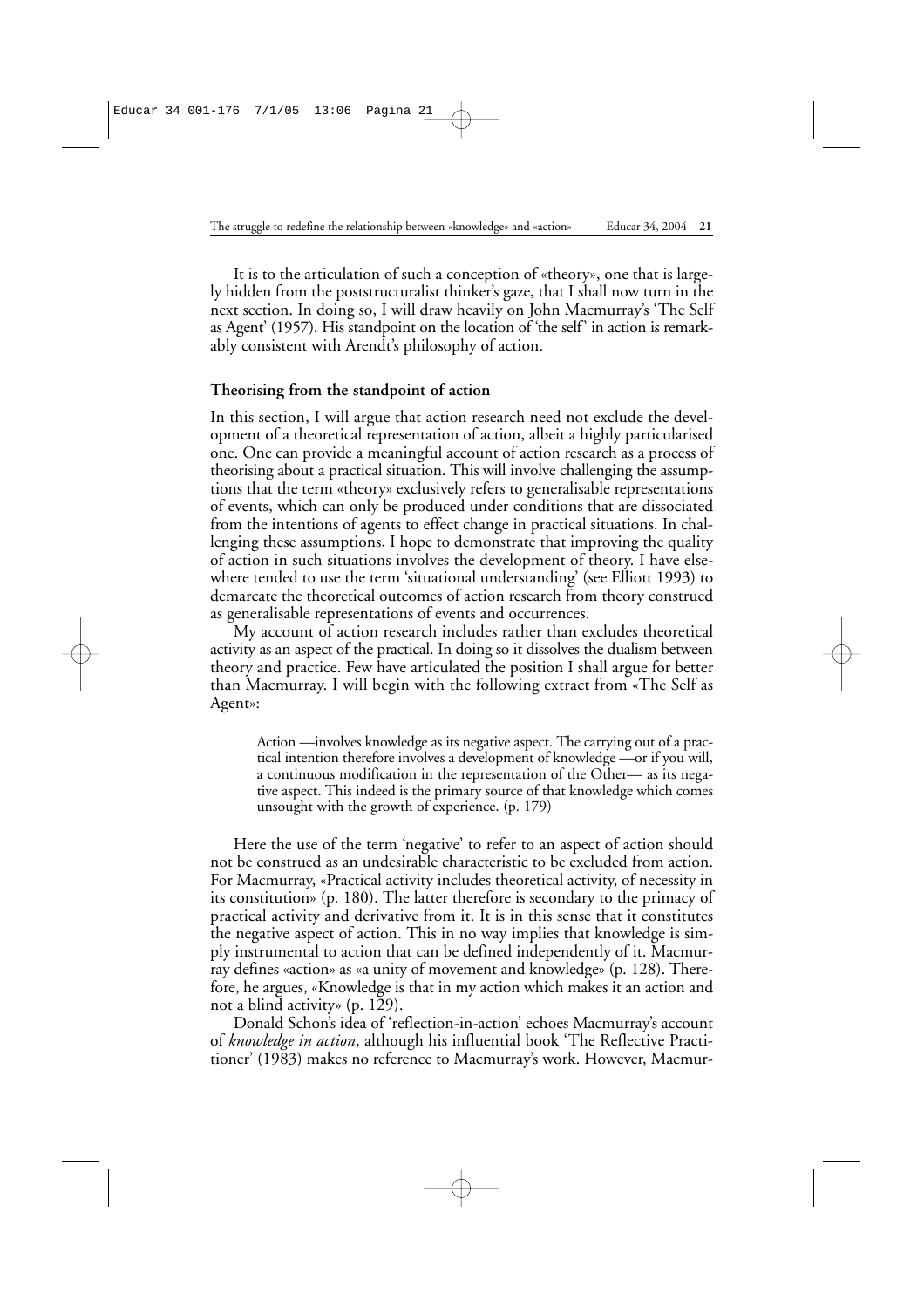ray's account of the growth of 'knowledge-in-action' as depicted above does not in itself add up to an account of action research. What is missing is any reference to the intention to seek knowledge of a situation through systematic and self-conscious inquiry (which bears some resemblances to Schon's idea of «reflection-on-action»). Since this intention must be viewed as the negative aspect of a broader practical intention to change a situation, it would imply that the action undertaken to effect change was developed systematically and self-consciously. Action research may be viewed as *a systematic form of action* in which the theoretical intention to 'modify the representation of the Other', to use Macmurray's terms, arises as the negative aspect of a positive intention to systematically and self-consciously bring about some change in «the Other», understood as a practical situation for an agent. From this perspective, it is inappropriate to treat educational action research as merely a minor sub-discipline within a broader domain of educational research. It implies a radical reconceptualisation of the domain itself.

Such a position would assert the primacy of the practical and embrace the proposition «I act therefore I am». This implies, as Macmurray argues in «The Self as Agent», that the self exists only as an agent in a practical situation, who acts with the intention of changing it in some respect. Can we talk sensibly about theorising from the standpoint of practice as opposed to the intellectual standpoint of the «Cogito»? Like Macmurray (p. 85) I believe we can. Indeed the idea of action research embraces this belief (see Elliott & Adelman, 1996).

To reflect about the world from the purely intellectual standpoint of the 'Cogito' excludes any reference to the self as an agent in action intent on changing the world, since this standpoint presumes that the self is the substance of a mind that thinks about the world independently of any action to change it. Macmurray succinctly summarises the ideal of this intellectual mode of reflection, one which still shapes our educational system in the west and what counts as research in the academy.

—a pure activity of thought which is cool, passionless and completely disinterested, seeking truth for its own sake, with no eye to the practical advantage for the seeker or for anyone else. (p. 192)

It is impossible for the knowledge produced by this type of reflection to make any direct link with the experience of those who want to effect change in the world. Any link to the action context must be indirectly determined by agents. Macmurray (p. 192-193) argues that since the intellectual mode of reflection suppresses any feelings the observer of a situation may have towards it, and abstracts features in it which make no reference to the practical valuations of participants as they seek to effect change in it, the knowledge produced can have no practical value in itself other than as a means to an end. From the practical standpoint the knowledge yielded by the intellectual standpoint can only have instrumental significance at best. It is always knowledge of the World-as-means and takes the form of generalised representations of facts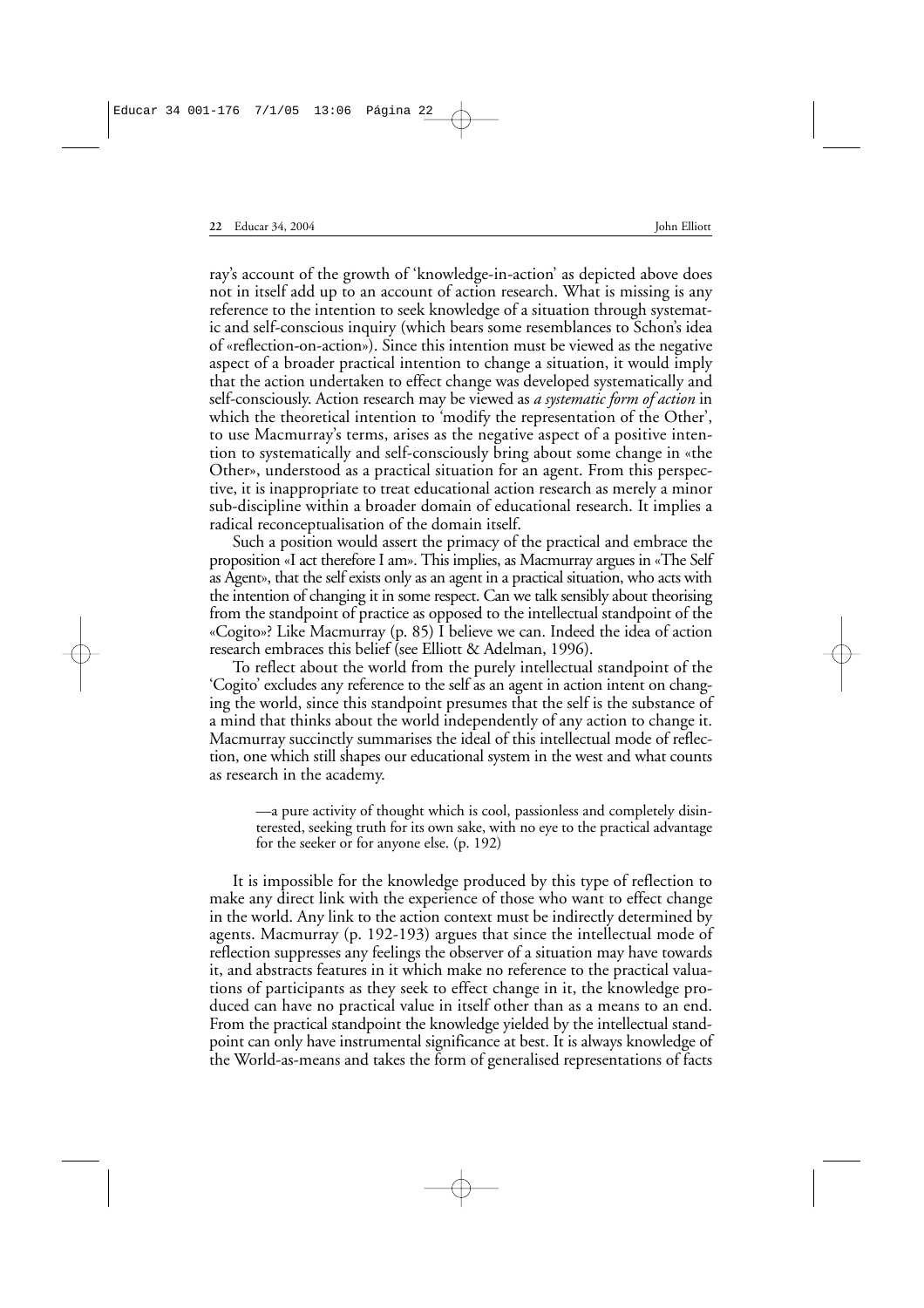about the world in the form of «formulae which express the recurrent patterns of continuance in experience» (p. 198). If Macmurray is correct, then we cannot argue that the Knowledge generated from the intellectual standpoint in the academy is useless knowledge if agents can find a use for it in deciding on the means they will adopt to realise their intentions. However, if one accepts the postmodern critique that the intellectual standpoint masks a will to power and that the «knowledge» it produces invariably serves the interests of those who wish to coerce and control the activities of others, then one might question its usefulness to ethical agents like teachers who wish to effect change in ways which respect the agency of their students. See for example my analysis of the control values that shape much of what counts as «school effectiveness» research (Elliott, 1996).

Macmurray contrasts the intellectual mode of reflection with the emotional mode. In the latter mode, although reflection involves a suspension of action it adopts the standpoint of the agent and proceeds «as though we were in action» (p. 86). In emotional reflection, adopting the practical standpoint does not exclude the theoretical. Since it is this mode of theoretical reflection which lies at the heart of the action research process (see Dadds, 1995), let me now summarise Macmurray's account of it (p. 198-202).

- 1. When reflection proceeds as though we were in action it does not abstract from the agent's feelings about the situation. Action is motivated by a feeling of dissatisfaction with a situation and terminated when the agent feels satisfied that the situation has been improved. Reflection involves understanding what makes the situation an unsatisfactory one for the agent, discriminating the possibilities of action in it, and selecting one of these possibilities for realisation in action. Valuation is integral to this mode of reflection. There is a unity of understanding the situation and the valuation of it (see also O'Hanlon, 2002). As Macmurray puts it, «The world is known primarily as a system of possibilities of action» (p. 191). Valuation and Knowledge are the positive and negative aspects of forming and sustaining an intention to change a situation from an unsatisfactory to a satisfactory state. Without them action would be impossible, and in some situations they require a prolonged period when action is suspended for the sake of reflection about the situation from the standpoint of the agent.
- 2. Emotional reflection seeks to determine a situation as an end in itself. In constructing a representation of a possibility for realisation in action, it expresses a valuation of what is represented as something to be enjoyed for its own sake and not for the sake of accomplishing some further objective. Such a representation will constitute an image of a particular situation yet to be realised. Emotional reflection therefore moves towards a greater particularisation of the representation of the possibility of action (see, for examples in the context of teacher-based action research, Elliott & MacDonald, 1975). This contrasts with the intellectual mode of reflection which seeks generalisable representations of the events and occurrences it selects for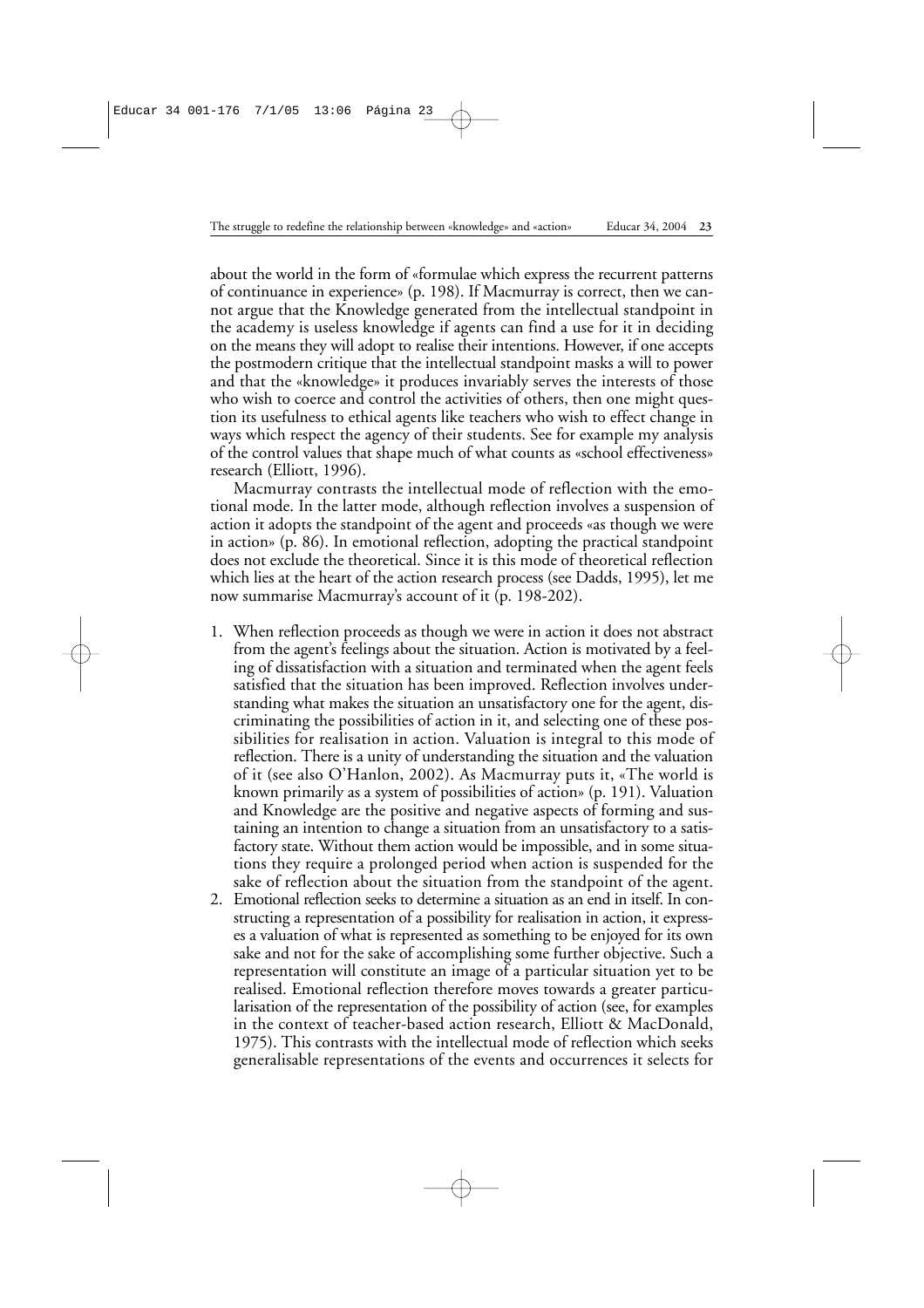attention. It constructs knowledge scientifically. Emotional reflection constructs knowledge aesthetically. Both are activities of knowing and forms of research. Within the intellectual mode of reflection «theory» refers to generalisable representations of the world while within the emotional mode it refers to a representation of a possibility for realisation in action within a particular situation. However, this does not rule out the discernment of similarities as well as differences through a comparison of cases. Such discernment will take the form of general insights into the problems of effecting change in relation to a practice such as teaching. Action research does not rule out the development of overlapping theories that yield shared insights into the possibilities for action (see, for example, Ebbutt & Elliott, 1985).

### **Concluding remarks**

Action research resolves the theory-practice problem by theorising from the standpoint of the agent in a situation s(he) feels to be unsatisfactory. It need not simply involve the agent who wants to effect the change. Educational researchers in the academy can collaborate with an educational agent by adopting his/her practical standpoint as though they were in the action context. Educational action research need not be exclusively practitioner research. The fact that it is so often construed as such by educational researchers, suggests that they are viewing it as a low level, non-theoretical activity from an intellectual standpoint.

As an emotional mode of systematic reflection, educational action research constitutes an art rather than a science and constructs knowledge aesthetically in unity with the activity of valuation. However, this does not make it any less theoretical.

So how can one explain the resistance in the academy to educational action research? I can only conclude that it is a resistance to educational change effected by teachers. The widespread involvement of teachers as active agents in changing educational situations would reduce the power exerted by academic researchers **—**perhaps on behalf of the centralising power of the state**—** over what is to count as knowledge about their practice. This because theoretical knowledge from the standpoint of educational action is meaningless and valueless if it cannot be validated in action as knowledge of the aims of education, conceived as possibilities for action in a particular situation.

In discussing Arendt's distinction between «Action» and «Making», Joseph Dunne (1993, p. 89-90) highlights her concern about the extent to which the products of 'making' in the sphere of science and technology were increasingly deployed as standards of technocratic efficiency to shape human behaviour. Through her eyes, he points out, the passive adaptation of citizens to the products of science and technology leads to an increasing intolerance of «action». This, in my experience, is precisely what is happening with respect to the teaching profession. Governments hold teachers and other public service profes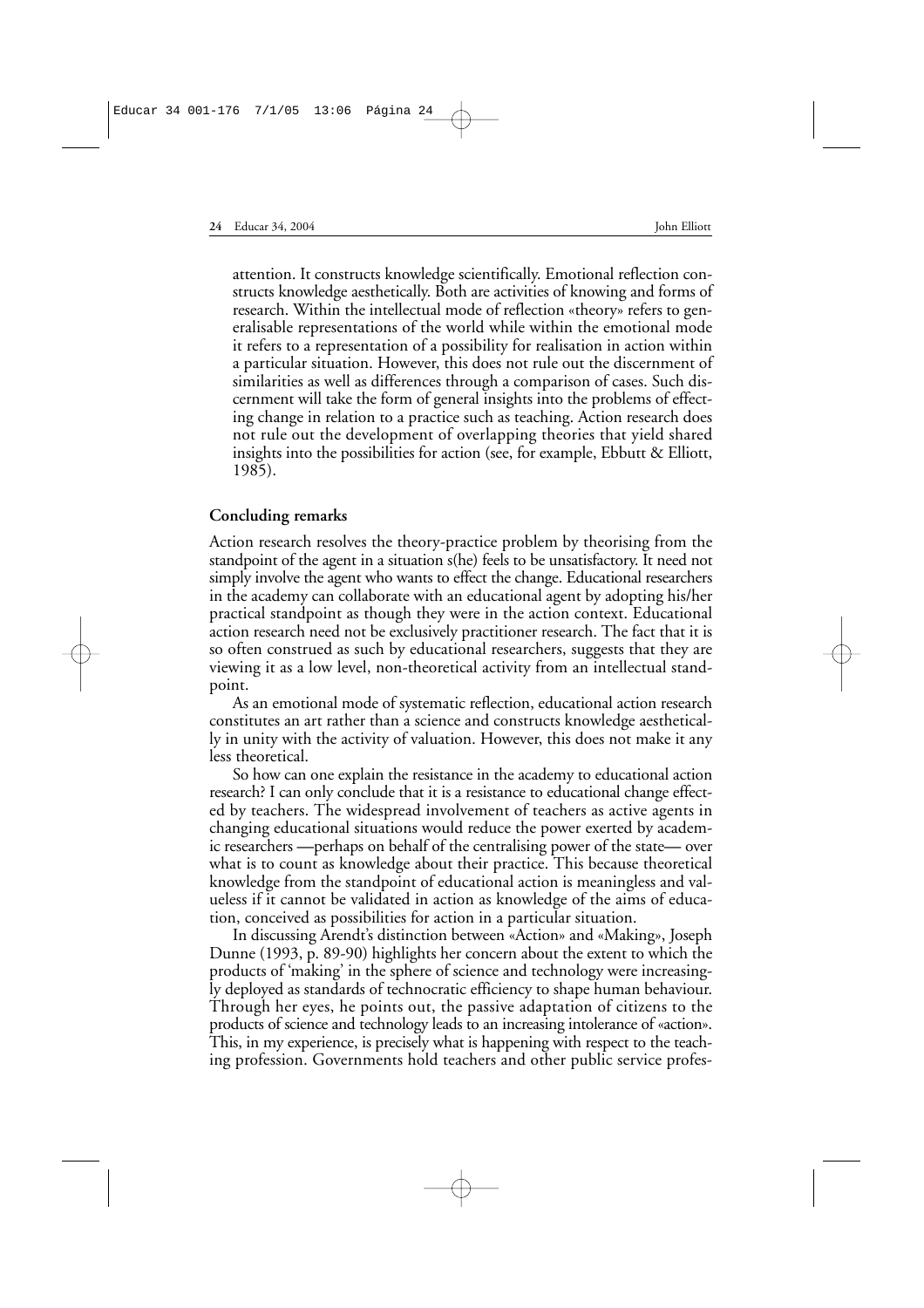sionals accountable in terms of «quality assurance» systems that equate «standards» with «value-for-money». It is the task of educational researchers to «make» knowledge, in the form of «generalisable representations» that can be deployed as means-ends rules, to maximise the performativity of teachers in delivering «value-for-money». In embracing this task, with national research assessment exercises providing incentives for doing so, mainstream educational researchers will tend to be intolerant of too much «action» in teaching, and of a form of research which supports it. In this context, action-research constitutes a reverse discourse that offers teachers an alternative future.

# **References**

- ARENDT, H. (1958). *The Human Condition.* Chicago: University of Chicago Press.
- BELSEY, C. (2002). *Post Structuralism: a very short introduction.* Oxford: Oxford University Press.
- COULTER, D. (2002). «Defining Action in Action Research». *Educational Action Research,* vol 10, n.º 2.
- DADDS, M. (1995). *Passionate enquiry and school development: a story about teacher action research*. London: Falmer Press.
- DERRIDA, J. (1995). *The Gift of Death.* Chicago: University of Chicago Press.
- DESCARTES, R. (1968). *Discourse on Method.* London: Penguin Books.
- DUNNE, J. (1993). *Back to the Rough Ground: practical judgement and the lure of technique.* Notre Dame, Indiana: University of Notre Dame Press.
- EBBUTT, D.; ELLIOTT, J. (1985). *Issues in Teaching for Understanding.* York: Longmans.
- ELLIOTT, J. (1991). *Action Research for Educational Change.* Open University Press, Milton Keynes (published in Spain by Morata: Madrid).
- (1993). «Professional Education and the Idea of a Practical Educational Science». In ELLIOTT, J. (ed.). *Reconstructing Teacher Education.* London: Falmer Press.
- (1996). «School Effectiveness Research and its Critics: Alternative Visions of Schooling». *The Cambridge Journal of Education,* vol 26, n.º 2.
- ELLIOTT, J.; ADELMAN, C. (1996). «Reflecting Where the Action Is: an account of the Ford Teaching Project». In O'HANLON, C. (ed.). *Professional Development through Action Research in Educational Settings.* London: Falmer Press (originally published in 1973, in *Education for Teaching).*
- ELLIOTT, J.; MACDONALD, B. (1975). *People in Classrooms.* CARE Occasional Publications n.º 1. Centre for Applied Research in Education. Norwich, UK: University of East Anglia.
- ELLIOTT, J.; MACLURE, M.; SARLAND, C. (1996). *Teachers as Researchers in the Context of Award Bearing Courses and Research Degrees.* UK Economic & Social Research Council End of Award Report No R000235294.
- FOUCAULT, M. (1979a). *Discipline and Punish.* London: Penguin Books.
- ( 1979b). *The History of Sexuality.* Vol.1. London: Allen Lane.
- HARGREAVES, D. (1997). «In Defence of Research for Evidence-based Teaching: a rejoinder to Martin Hammersley». *British Educational Research Journal,* vol 23, n.º 1.
- MACLURE, M. (1995). «Post-Modernism: a postscript». *Educational Action Research,* vol 3, n.º 1.